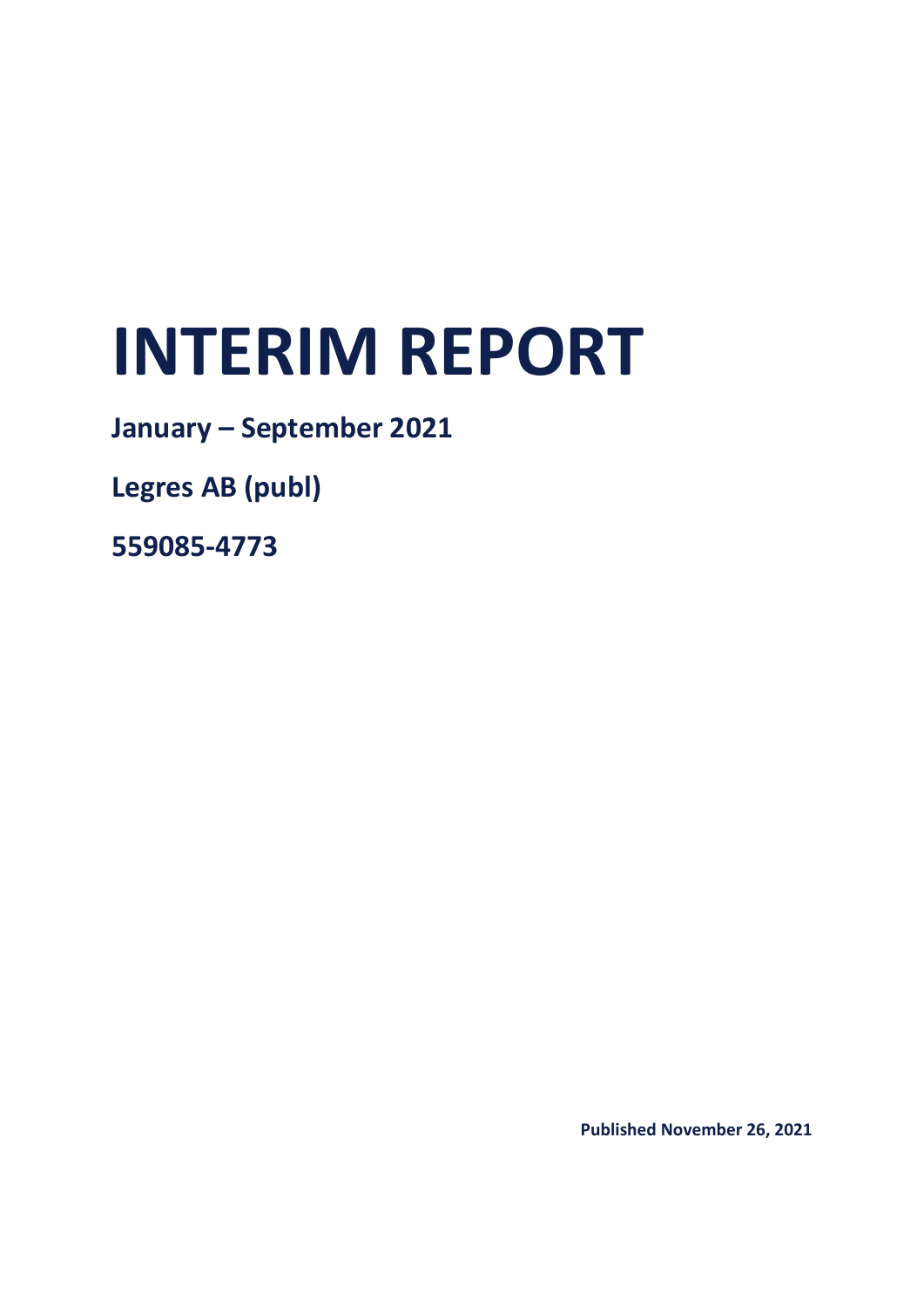# **INTERIM REPORT JANUARY – SEPTEMBER 2021**

#### **JULI – SEPTEMBER 2021**

- Net sales amounted to SEK 165.9 million (185.6)
- Operating result amounted to SEK 0.7 million (27.9)
- Net result amounted to SEK -12.8 million (10.7)
- Cash flow from operating activities amounted to SEK 13.4 million (21.0)

#### **JANUARY – SEPTMBER 2021**

- Net sales amounted to SEK 511.5 million (547.1)
- Operating result amounted to SEK 10.0 million (48.8)
- Net result amounted to SEK -29.9 million (4.1)
- Cash flow from operating activities amounted to SEK 6.6 million (42.6)

#### **SIGNIFICANT EVENTS DURING THE REPORTING PERIOD**

- As of 1 October 2020, a new legislation was introduced in Norway, which reduces debt collection revenues, and during the second part of 2020, the pandemic began to have a greater impact on operations, which also have remained during this year.
- On October 1, 2020, the agreement with Telia Company regarding account receivable administration and customer service ended, which have an impact on both revenue and operation result this year.
- In the beginning of January, the company has conducted a written process with the bond owners to renegotiate the terms and conditions of the secured bond. The process ended on January 28 with new terms and conditions for the bond. For further information see [www.sergel.com/investor](http://www.sergel.com/investor-relations/)[relations/.](http://www.sergel.com/investor-relations/)
- During the second quarter, the company has amortized SEK 110 million on the bond, as per the new terms and conditions of the bond. After the amortization the nominal amount of the bond is SEK 440 million.

| <b>KEY FIGURES</b><br>(SEK million) | <b>JULY-</b><br><b>SEPTEMBER</b> | <b>JULY-</b><br><b>SEPTEMBER</b> | <b>JANUARY-</b><br><b>SEPTEMBER</b> | <b>JANUARY-</b><br><b>SEPTEMBER</b> |
|-------------------------------------|----------------------------------|----------------------------------|-------------------------------------|-------------------------------------|
|                                     | 2021                             | 2020                             | 2021                                | 2020                                |
| Net sales                           | 165.9                            | 185.6                            | 511.5                               | 547.1                               |
| EBITDA                              | 20.5                             | 42.8                             | 59.0                                | 91.8                                |
| <b>Adjusted EBITDA</b>              | 15.4                             | 38.0                             | 44.3                                | 77.4                                |
| Operating result                    | 0.7                              | 27.9                             | 10.0                                | 48.8                                |
| Net result                          | $-12.8$                          | 10.7                             | $-29.9$                             | 4.1                                 |
| Cash flow from operating            |                                  |                                  |                                     |                                     |
| activities                          | 13.4                             | 21.0                             | 6.6                                 | 42.6                                |
| Interest coverage ratio             | 2.72x                            | 3.25x                            | 2.72x                               | 3.25x                               |
| Net interest-bearing debt           |                                  |                                  |                                     |                                     |
| to EBITDA                           | 4.40x                            | 3.34x                            | 4.40x                               | 3.34x                               |
| Cash and cash equivalents           | 89.5                             | 187.7                            | 89.5                                | 187.7                               |

*See side 17 for definition on key figures*

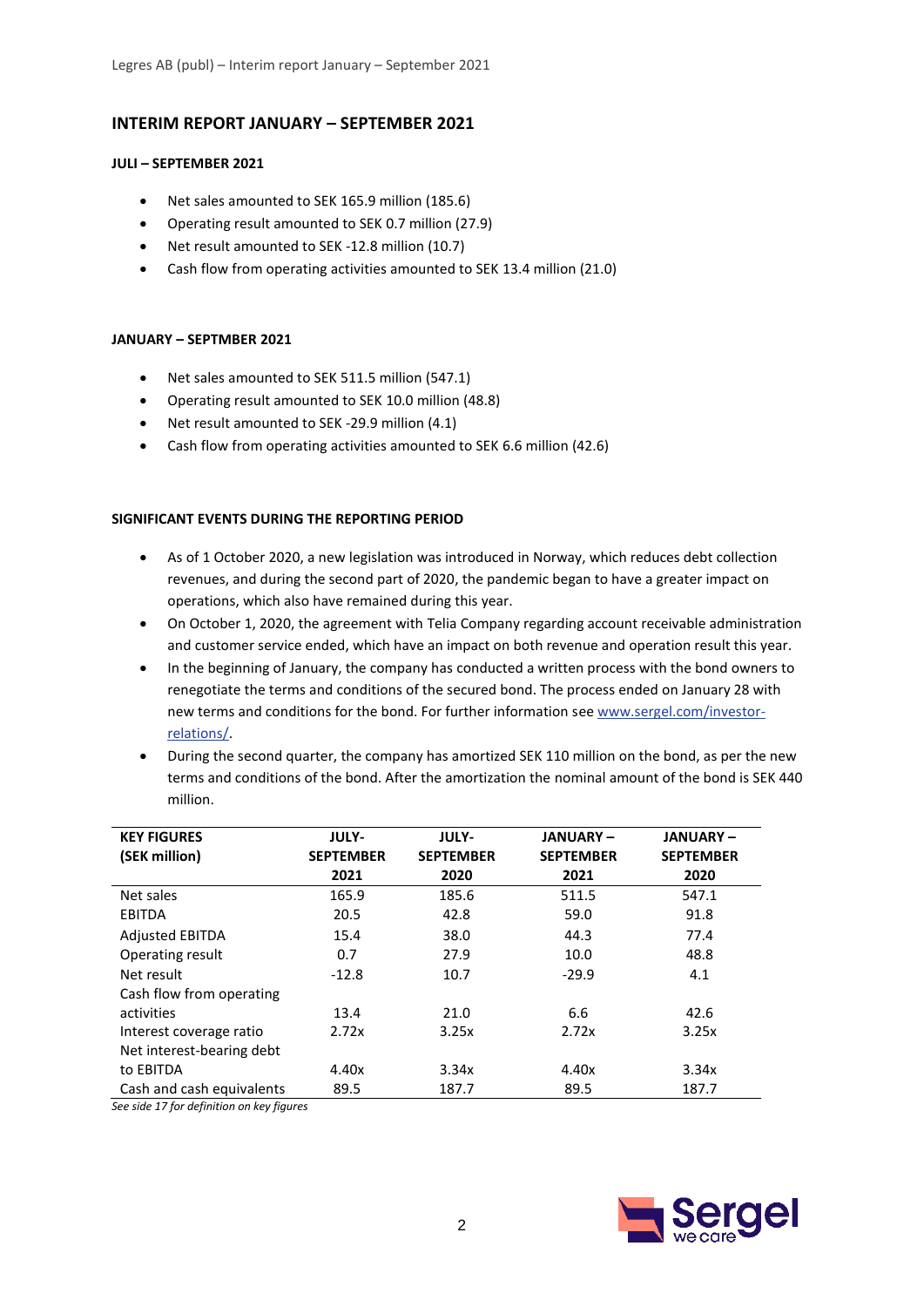#### **SIGNIFICANT EVENTS AFTER THE REPORTING PERIOD**

No significant event has occurred after the reporting period.

#### **ABOUNT LEGRES AB (publ)**

Legres AB (publ) is the parent company of the Sergel companies in the Nordic region. These were acquired in June 2017 from Telia Company. The Sergel companies have approximately 328 employees and consist of Sergel Kredittjänster AB in Sweden, Sergel Oy in Finland, Sergel Norge AS in Norway and Sergel A/S in Denmark. The Sergel companies market services within credit scoring, AR, debt collection and payment- and message services.

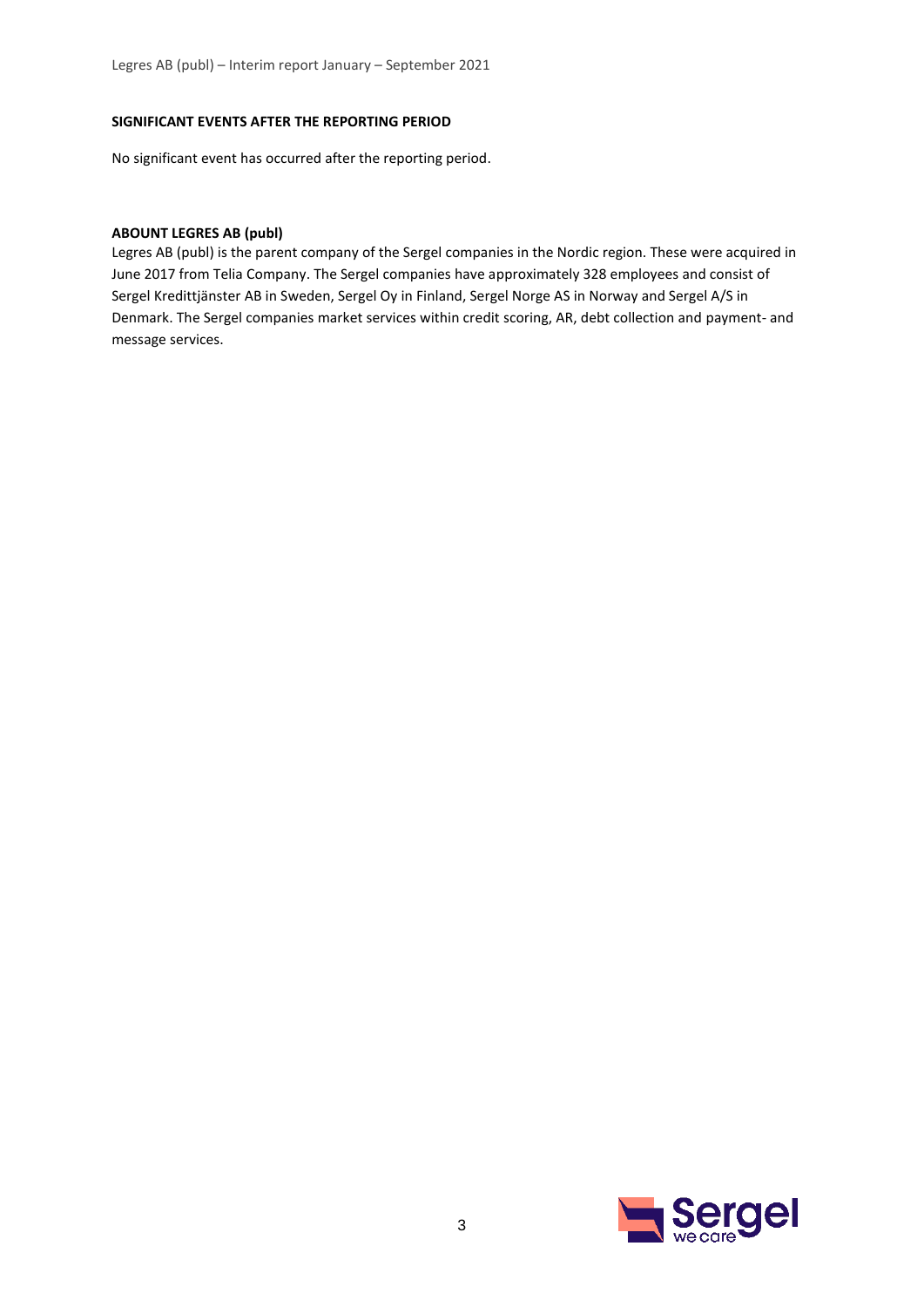# CEO's comments

During the third quarter, we see a good development, especially in Sweden and Denmark. Sweden is increasing sales somewhat, mainly thanks to the strong growth of the payment and messaging service Connect, but the debt collection business is also developing in a positive direction. At the same time, Denmark is showing great ability to streamline operations and maintain good earnings development despite the pandemic's negative effects on growth. In Norway and Finland, however, the pandemic still has a restraining effect on trade and companies' propensity to issue credits, which has a negative effect on our business. Norway will continue to be affected by the change in the law, which reduced debt collection fees and came into force at the end of last year.

On the whole, the quarter is primarily charged by the agreement with Telia regarding ledger administration, which ended at the end of last year. Sales and operating profit for the period amount to SEK 165.9 million and SEK 0.7 million, respectively.

During the quarter, a number of new contracts were concluded with both existing and new customers. In Finland, three new agreements were signed with companies in the energy and e-commerce industries, and in Norway, customer agreements worth approximately SEK 40 million were renegotiated and renewed. Furthermore, the processes and system supports were improved in a so-called crossborder project. This means that we can handle end customers who move within the Nordic region in an even more efficient way by using regional cutting-edge expertise.

During the quarter, there was a gradual return to our offices. However, we have very positive experiences of remote work and the flexibility it offers all employees. For that reason, we will continue with up to 40 percent flexible workplace. This gives us an optimal combination of creative meetings and collaboration on the days we see each other in the office and the unbeatable focus that remote work offers.

We see that the credit service industry in the Nordic countries will be transformed in the coming years. It will become increasingly central to be able to contribute to a sustainable economy for end customers by offering more individualized solutions. In our strategic plan and vision for the future, which will be completed during the fourth quarter, we take this development into account. An important part of this work and a prerequisite for our future competitiveness is our ability to grow sustainably with regard to employees, services, customers and the world around us. Through our adoption of the EU initiative "Science Based Targets", our goal is to become carbon neutral by 2030. During the quarter, our emissions were therefore mapped to create conditions for being able to set sustainability goals.

The Sergel Group's focus in the future will be to increase growth in the business by attracting new customers while refining existing relationships. Together with the continuous development of our customer offerings, this creates good development and growth opportunities for Sergel in the future.

/Isak Åsbrink

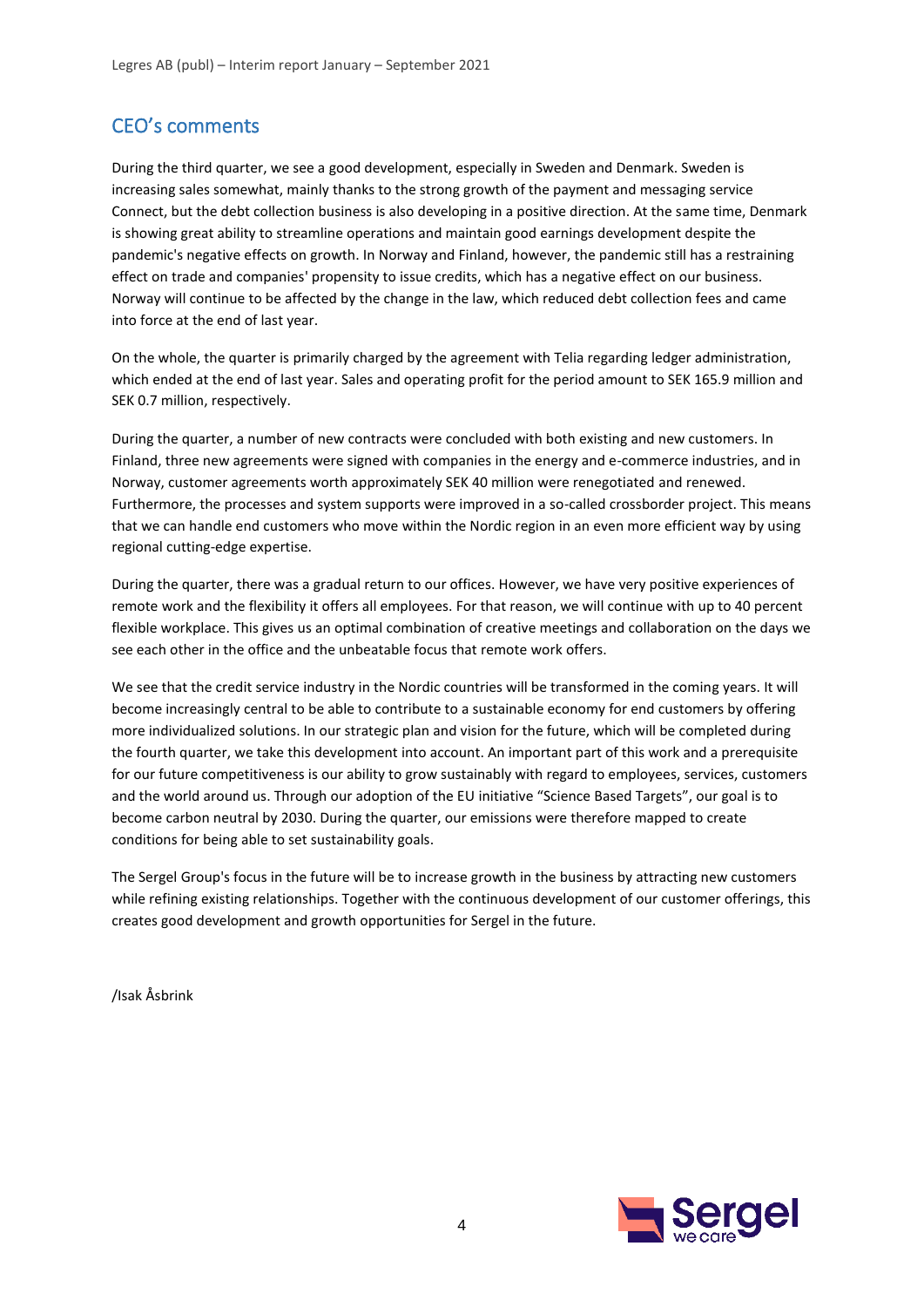#### **INCOME AND EARNINGS**

The Group's net sales during the third quarter amounted to SEK 165.9 million (185.6). It is still mainly the change in the law on in Norway but also the loss of the accounts receivable agreement with Telia and that has a negative effect on the quarter, but which is to some extent offset by continued strong development for the Connect product area and strong growth in debt collection in Sweden. In other countries, especially Finland and Norway, we see a continued negative impact on debt collection operations due to the pandemic, with reduced volumes during the quarter as a result.

Operating profit for the third quarter amounted to SEK 0.7 million (27.9). The lower operating profit is primarily due to lower sales and an increase in the Connect business area, which has a slightly lower margin, which also affects gross profit, which decreased to SEK 41.1 million (SEK 66.4).

For the period January-September, sales amounted to SEK 511.5 million (547.1), which is a decrease of 6.5% compared with the previous year. Operating profit amounted to SEK 10.0 million (48.8) and is besides the above mainly due to higher sales in Connect area with lower margin.

#### **FINANCIAL NET**

The Group's financial net during the third quarter amounted to SEK -16.6 million (-14.3), of which financial costs for the Bond amounted to SEK -8.7 million (-9.1) and for shareholder loans SEK -3.3 million (-3.2 ). The increase in net financial items this quarter is mainly due to the cost of refinancing the bond.

For the period January-September, the financial net amounted to SEK -47.6 million (-43.0), of which financial costs for bond financing amount to SEK -26.4 million (-28.8) and for shareholder loans SEK -9.4 million (-8.7) . The increased financial costs are primarily due to costs related to the renegotiation of the bond terms.

The interest on the Bond is set to a floating rate of three-month STIBOR plus a margin of 7.00 per cent per annum from April 2021 (previously 6.00 per cent) and will be paid on a quarterly basis. The Bond matures on July 9, 2022. The interest on the Shareholder Loan is set to 8.00 per cent per annum. The interest on the Shareholder Loan will be paid on the date following the full redemption of the Bond.

#### **TAX**

The Group's tax expense during the third quarter amounted to SEK 3.1 million (-2.9) and consists of current tax of SEK -1.9 million (-8.8) and deferred tax of SEK 5.0 million (4.7). For the period January-September, the tax expense amounted to SEK 7.7 million (-1.7) and consisted of current tax of SEK -8.3 million (-15.4) and deferred tax of SEK 16.0 million (13.7).

#### **CASH FLOW AND FINANCIAL POSITION**

For the third quarter, cash flow from operating activities decreased to SEK 13.4 million (21.0). The difference is mainly due to the lower result in the period. Investments in fixed assets this quarter amounted to SEK -6.7 million (-9.9) and mainly pertain to continued investments in the new technical platform. Cash flow from financing activities decreased marginally during the third quarter and amounts to SEK -0.7m (-6.1).

For the period January-September, cash flow from operating activities decreased to SEK 6.6 million (42.6), which is mainly due to the lower result. Investments in fixed assets for the period January-September are higher than the previous year, SEK -39.5 million (-31.2), mainly due to higher investments in the technical platform. Cash flow from financing activities amounts to SEK -82.0 million (-6.3) during the period January-September and the increase is mainly due to amortization of the bond loan, which is offset by a shareholder contribution in accordance with the renegotiated bond terms.

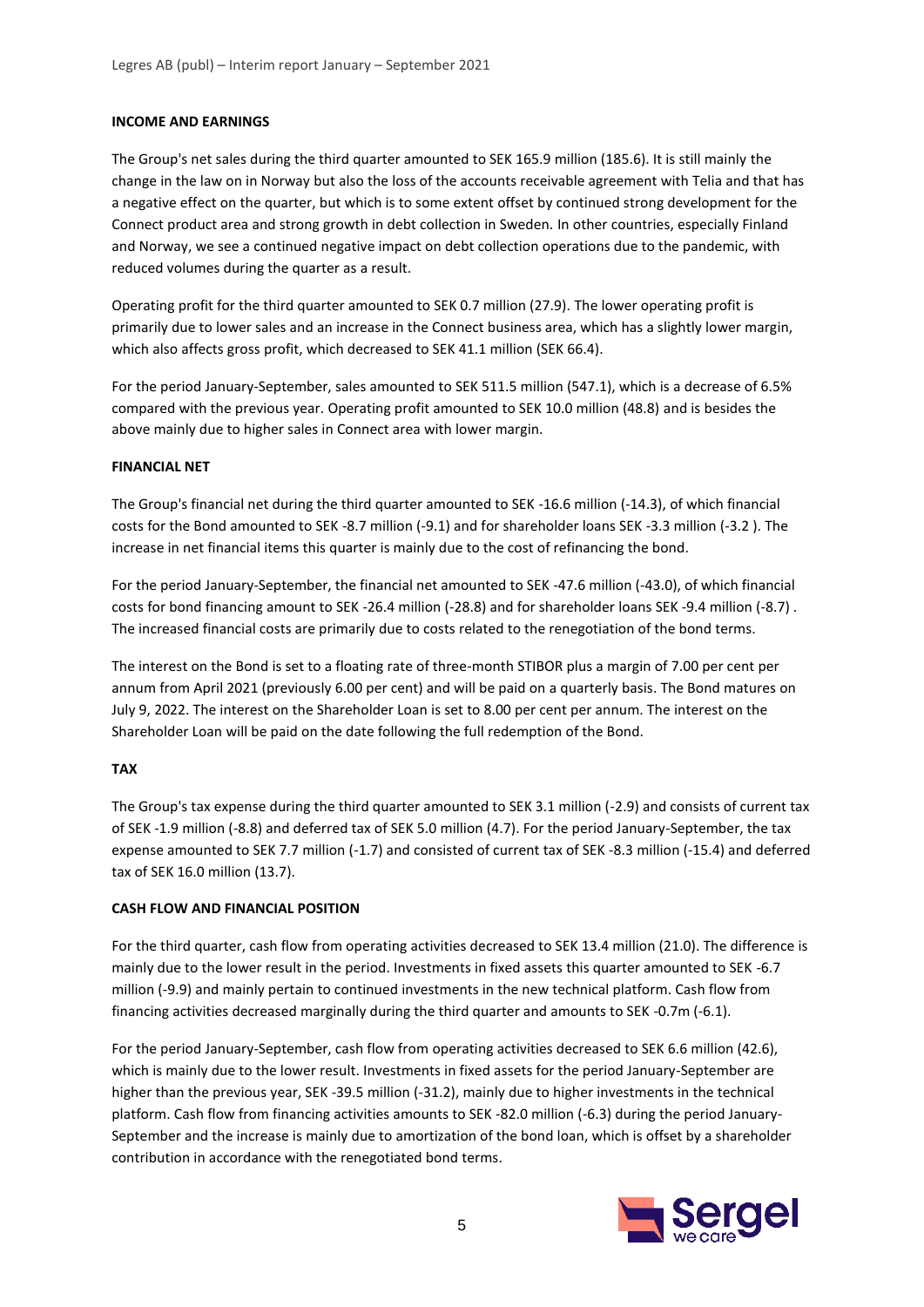# **OTHER FINANCIAL INDICATORS** *(not defined by IFRS)*

**Interest Coverage Ratio** is included in the maintenance test that, according to the Bond terms and conditions, shall be reported on quarterly basis. The interest coverage ratio must exceed 2.00x (previously 2.50x for June and December 2020, 2.25x for March 2021 and 2.00x for June 2021).

| <b>INTEREST COVERAGE RATIO</b><br>(SEK million)       | 30 SEP 2021 | 30 SEP 2020 | 31 DEC 2020 |
|-------------------------------------------------------|-------------|-------------|-------------|
| Adjusted EBITDA on rolling twelve months              | 86.5        | 121.3       | 117.1       |
| Adjusted Net Finance charges on rolling twelve months | 31.8        | 37.3        | 35.7        |
| <b>Interest Coverage Ratio</b>                        | 2.72x       | 3.25x       | 3.28x       |

**Net Interest-Bearing Debt to EBITDA** is included in the maintenance test that. according to the Bond terms and conditions. shall be reported on quarterly basis. The indicator must not exceed 5.50x (3.75x for 30 June 2020. 4.50x for 31 December 2020. 5.00x for March 2021 and 5.5x for June 2021). Net interest-bearing debt does not include debt relating to obligations to pay future leasing fees according to IFRS 16.

| NET INTEREST BEARING DEBT TO EBITDA<br>(SEK million) | 30 SEP 2021 | 30 SEP 2020 | 31 DEC 2020 |
|------------------------------------------------------|-------------|-------------|-------------|
| Net interest-bearing debt                            | 380.8       | 404.6       | 386.9       |
| Adjusted EBITDA on rolling twelve months             | 86.5        | 121.3       | 117.1       |
| Net interest-bearing debt to EBITDA                  | 4.40x       | 3.34x       | 3.30x       |

**Cash and cash equivalents** are included in the maintenance test that. according to the Bond terms and conditions. shall be reported on quarterly basis. Cash and cash equivalents must amount to at least SEK 20.0 million. Cash and cash equivalents amounted to SEK 89.5 million per 30 September 2021 (SEK 200.9 million per 31 December 2020 and SEK 187.7 million per 30 September 2020).

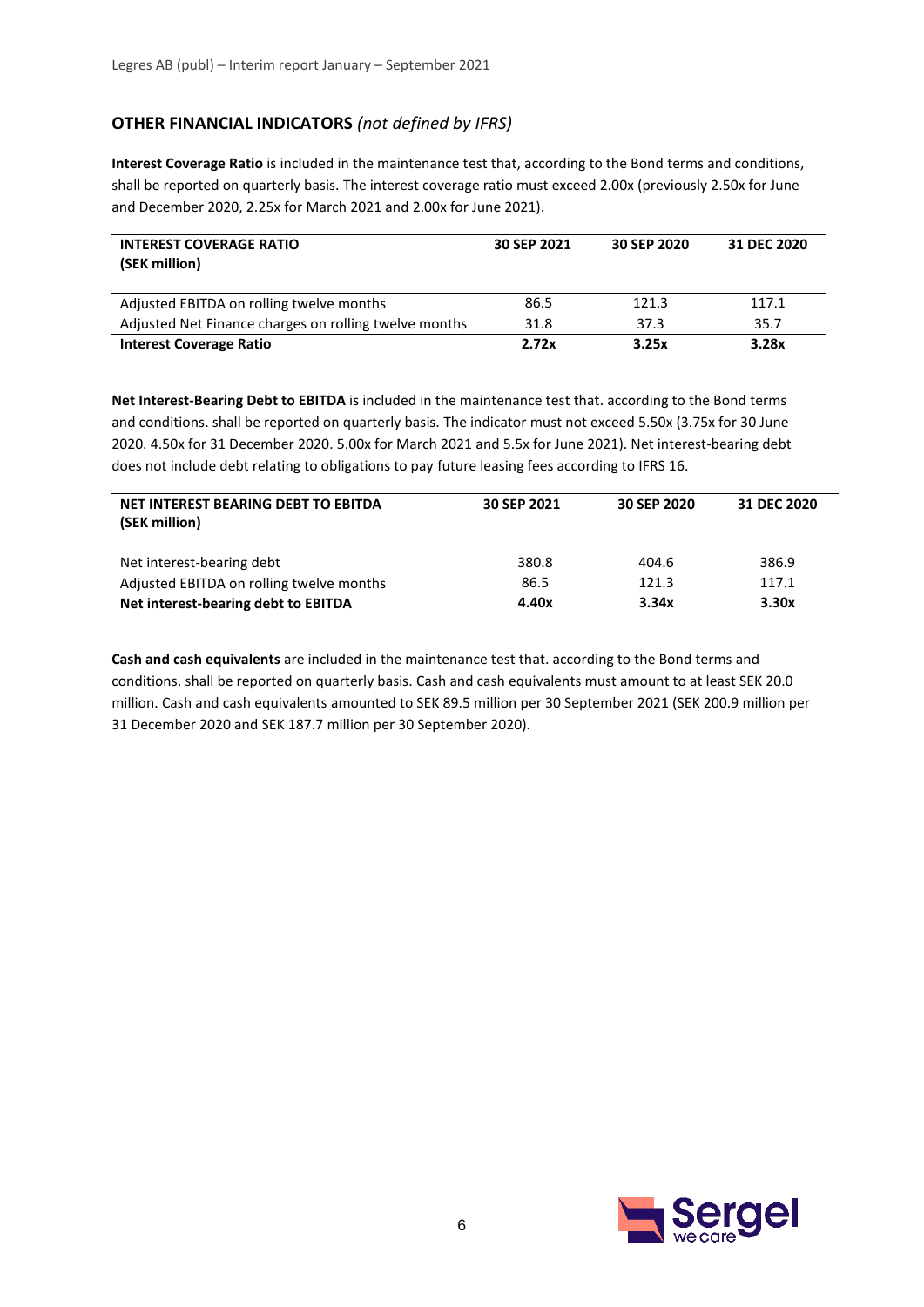#### **PUBLICATION OF FINANCIAL INFORMATION**

Interim reports and other financial information are available at Legres AB (publ) website at [www.sergel.com.](http://www.sergel.com/)

The interim report for the fourth quarter 2021 will be published on 25 February 2022.

The Board of Directors provide their assurance that this Interim report provides an accurate overview of the operations of the Parent Company and the Group and that it also describes the principal risks faced by the Parent Company and the Group.

Stockholm November 26. 2021

Ewa Glennow Per Örtlund *Chairman of the Board Board Member*

Isak Åsbrink *Board Member. Chief Executive Officer*

The Interim report has not been audited by the Group´s auditors.

#### **CONTACT DETAILS**

Isak Åsbrink. CEO +46 70 444 00 47 isak.asbrink@sergel.com

**LEGRES AB (publ)** Corporate ID no. 559085-4773

Adolf Fredriks Kyrkogata 8 Box 26134 SE-111 37 Stockholm. Sweden

[www.sergel.com](http://www.sergel.com/) Tel: +46 (0)10-495 10 00

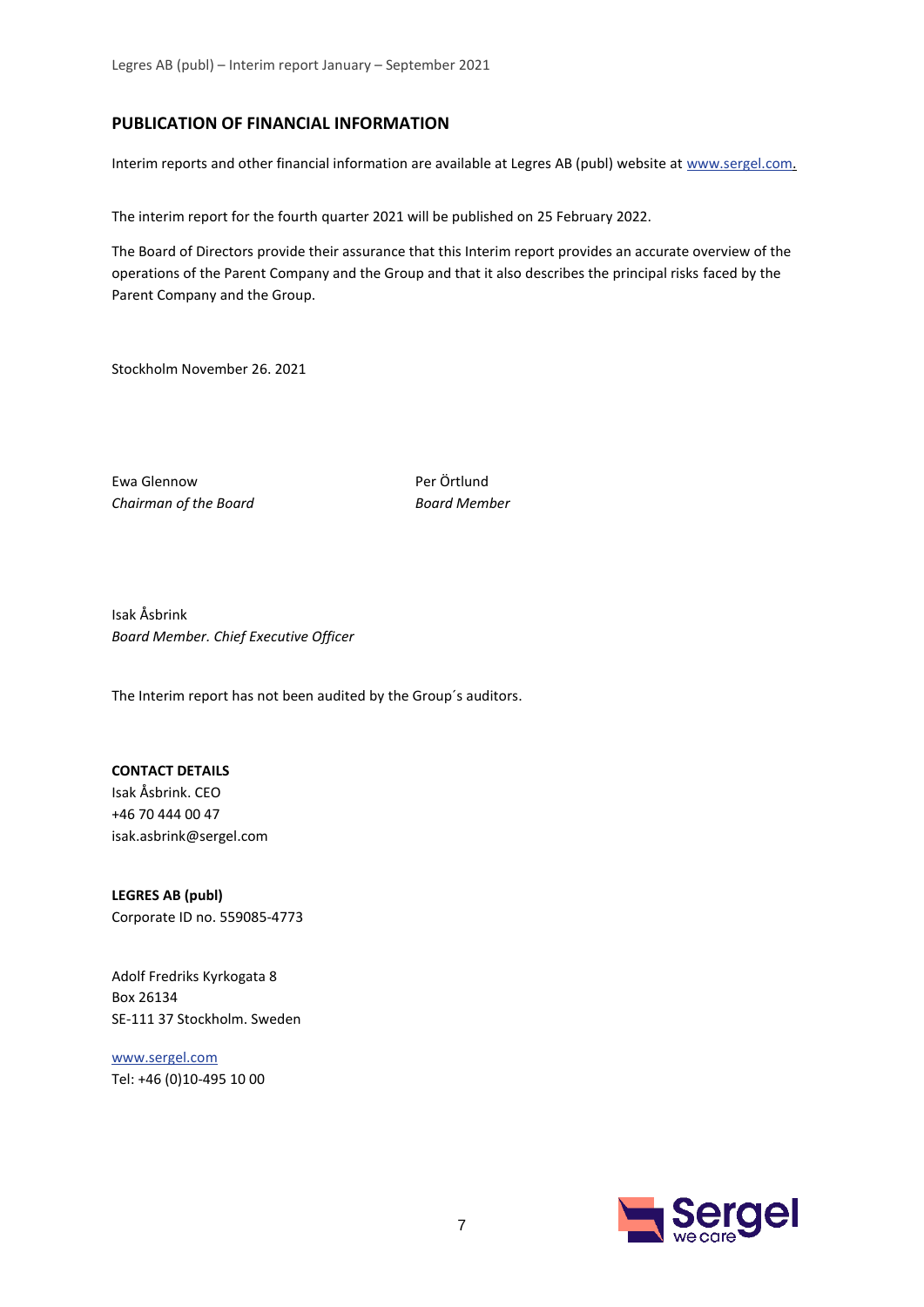# **GROUP FINANCIAL STATEMENTS**

#### **GROUP INCOME STATEMENT**

| <b>INCOME STATEMENT</b>     |             | <b>JULY-</b>     | <b>JULY-</b>     | <b>JANUARY-</b>  | <b>JANUARY-</b>  |
|-----------------------------|-------------|------------------|------------------|------------------|------------------|
| (SEK million)               |             | <b>SEPTEMBER</b> | <b>SEPTEMBER</b> | <b>SEPTEMBER</b> | <b>SEPTEMBER</b> |
|                             | <b>Note</b> | 2021             | 2020             | 2021             | 2020             |
| Net sales                   | 4           | 165.9            | 185.6            | 511.5            | 547.1            |
| Production cost             |             | $-124.8$         | $-119.2$         | -378.9           | $-376.5$         |
| <b>Gross result</b>         |             | 41.1             | 66.4             | 132.6            | 170.6            |
|                             |             |                  |                  |                  |                  |
| Administrative expenses     |             | $-40.4$          | $-38.5$          | $-122.6$         | $-121.8$         |
| <b>Operating result</b>     |             | 0.7              | 27.9             | 10.0             | 48.8             |
|                             |             |                  |                  |                  |                  |
| Financial net               |             | $-16.6$          | $-14.3$          | $-47.6$          | $-43.0$          |
| - whereof Secured Bonds     |             | $-8.7$           | $-9.1$           | $-26.4$          | $-28.8$          |
| - whereof Shareholder loans |             | $-3.3$           | $-3.2$           | $-9.4$           | $-8.7$           |
| - whereof other             |             | $-4.6$           | $-2.0$           | $-11.8$          | $-5.5$           |
| <b>Result before tax</b>    |             | $-15.9$          | 13.6             | $-37.6$          | 5.8              |
|                             |             |                  |                  |                  |                  |
| Tax                         |             | 3.1              | $-2.9$           | 7.7              | $-1.7$           |
| <b>Net result</b>           |             | $-12.8$          | 10.7             | $-29.9$          | 4.1              |

## **GROUP STATEMENT OF COMPREHENSIVE INCOME**

| <b>COMPREHENSIVE INCOME</b><br>(SEK million)                                               | <b>JULY-</b><br><b>SEPTEMBER</b><br>2021 | <b>JULY-</b><br><b>SEPTEMBER</b><br>2020 | <b>JANUARY –</b><br><b>SEPTEMBER</b><br>2021 | <b>JANUARY –</b><br><b>SEPTEMBER</b><br>2020 |
|--------------------------------------------------------------------------------------------|------------------------------------------|------------------------------------------|----------------------------------------------|----------------------------------------------|
| <b>Net Result</b>                                                                          | $-12.8$                                  | 10.7                                     | $-29.9$                                      | 4.1                                          |
| Items that can be reclassified into<br>profit and loss<br>Currency translation differences | 1.7                                      | $-0.3$                                   | 6.9                                          | $-9.7$                                       |
| Items that cannot be reclassified<br>into profit and loss                                  |                                          |                                          |                                              |                                              |
| Re-evaluation of pensions liability                                                        | $-0.4$                                   | $-2.2$                                   | 6.6                                          | $-4.3$                                       |
| Tax effect re-evaluation of pension                                                        |                                          |                                          |                                              |                                              |
| liability                                                                                  | 0.1                                      | 0.5                                      | $-1.4$                                       | 0.9                                          |
| Total other comprehensive income                                                           | 1.4                                      | $-2.0$                                   | 12.1                                         | $-13.1$                                      |
| Comprehensive income for the                                                               | $-11.4$                                  | 8.7                                      | $-17.8$                                      | $-9.0$                                       |



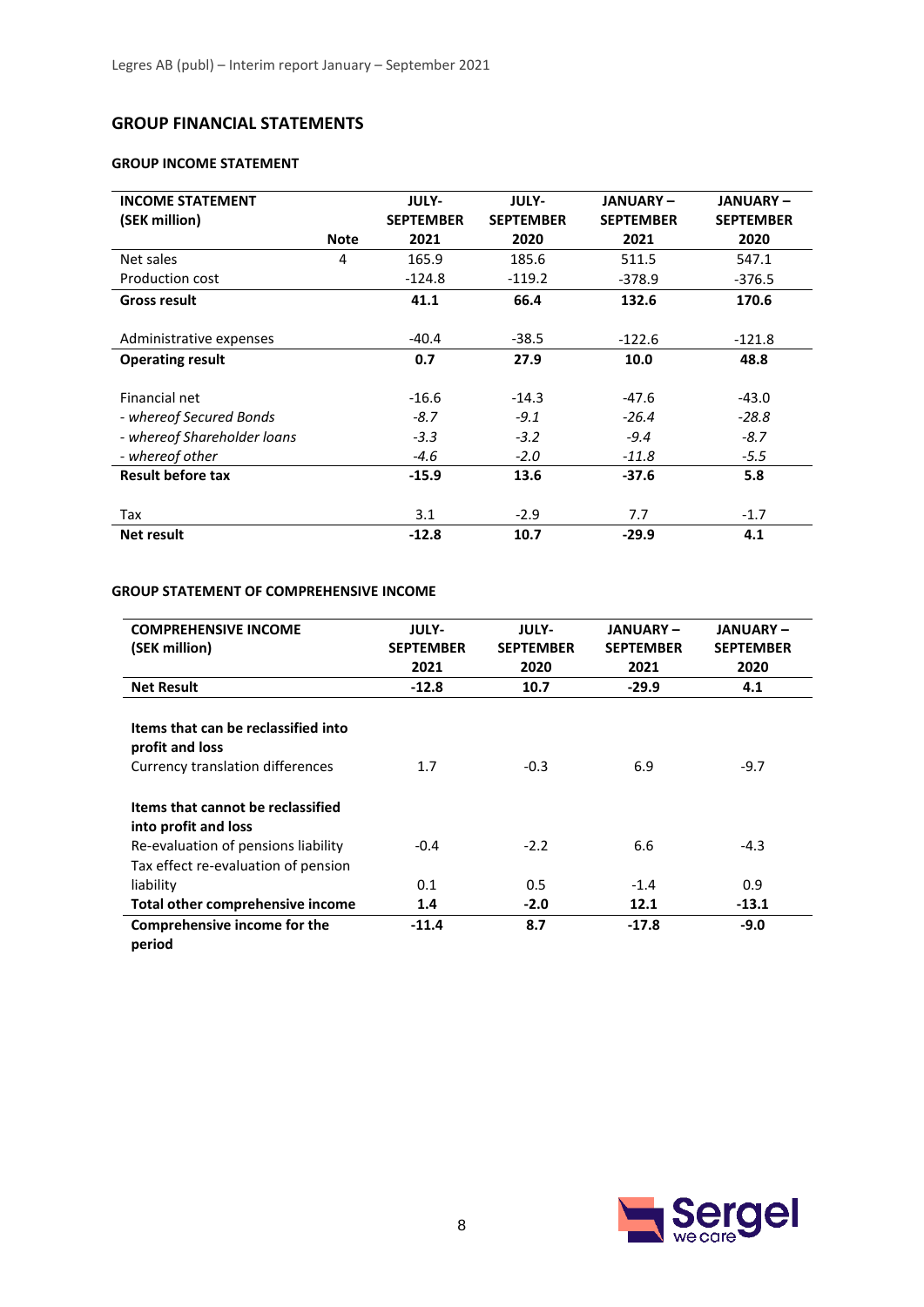#### **GROUP BALANCE SHEET**

| <b>BALANCE SHEET</b>                         |             |             |                |
|----------------------------------------------|-------------|-------------|----------------|
| (SEK million)                                |             |             |                |
|                                              | 30 SEP 2021 | 30 SEP 2020 | 31 DEC 2020    |
| <b>Assets</b>                                |             |             |                |
| Non-current assets                           |             |             |                |
| Goodwill                                     | 302.4       | 302.4       | 302.4          |
| Other intangible assets                      | 346.0       | 336.3       | 341.5          |
| Property. plant and equipment                | 1.8         | 3.5         | 3.1            |
| Right-of-use assets                          | 90.4        | 104.3       | 100.4          |
| Other long-term receivables                  | 4.8         | 5.1         | 5.0            |
| Deferred tax assets                          | 26.3        | 28.1        | 19.3           |
| <b>Sum of Non-current assets</b>             | 771.7       | 779.7       | 771.7          |
| Current assets                               |             |             |                |
| <b>Accounts Receivable</b>                   | 54.0        | 64.2        | 51.6           |
| Prepaid expenses & Accrued revenues          | 46.4        | 29.7        | 49.1           |
| Other receivables                            | 78.7        | 122.8       | 90.6           |
| Cash & bank                                  | 89.5        | 187.7       | 200.9          |
| <b>Sum of Current assets</b>                 | 268.6       | 404.4       | 392.2          |
| <b>Sum of Total Assets</b>                   | 1 040.3     | 1 1 8 4 . 1 | 1 1 6 3 . 9    |
|                                              |             |             |                |
|                                              |             |             |                |
| <b>Equity</b>                                | 68.1        | 49.8        | 60.9           |
| <b>Liabilities</b>                           |             |             |                |
| Non-current liabilities                      |             |             |                |
| Provisions for pensions                      | 30.3        | 42.3        | 37.8           |
| Long-term interest-bearing liabilities       | 436.9       | 543.8       | 544.6          |
| Subordinated liabilities                     | 158.3       | 149.2       | 152.2          |
| Long-term lease liabilities                  | 85.7        | 96.7        | 93.7           |
| Deferred tax liabilities                     | 47.4        | 57.7        | 53.6           |
| <b>Sum of Non-current liabilities</b>        | 758.6       | 889.7       | 881.9          |
| <b>Current liabilities</b>                   |             |             |                |
| <b>Current lease liabilities</b>             | 12.7        | 12.6        | 12.4           |
| <b>Accounts Payable</b>                      | 62.3        | 47.4        | 44.6           |
| <b>Current tax liabilities</b>               |             | 3.7         | $\overline{a}$ |
| Accrued expenses & Deferred revenues         | 51.6        | 61.2        | 64.1           |
| <b>Other liabilities</b>                     | 87.0        | 119.7       | 100.0          |
| <b>Sum of Current liabilities</b>            | 213.6       | 244.6       | 221.1          |
| <b>Total liabilities</b>                     | 972.2       | 1 1 3 4 . 3 | 1 103.0        |
| <b>Sum of Total Liabilities &amp; Equity</b> | 1040.3      | 1 1 8 4 . 1 | 1 1 6 3 . 9    |

#### **GROUP STATEMENT OF CHANGES IN EQUITY**

| <b>CHANGES IN EQUITY</b><br>(SEK million) |             |             |             |
|-------------------------------------------|-------------|-------------|-------------|
|                                           | 30 SEP 2021 | 30 SEP 2020 | 31 SEP 2020 |
| Equity at the beginning of the period     | 60.9        | 58.8        | 58.8        |
| Comprehensive income for the period       | $-17.8$     | $-9.0$      | 2.1         |
| Shareholder contribution                  | 25.0        | -           | -           |
| Equity at the end of the period           | 68.1        | 49.8        | 60.9        |

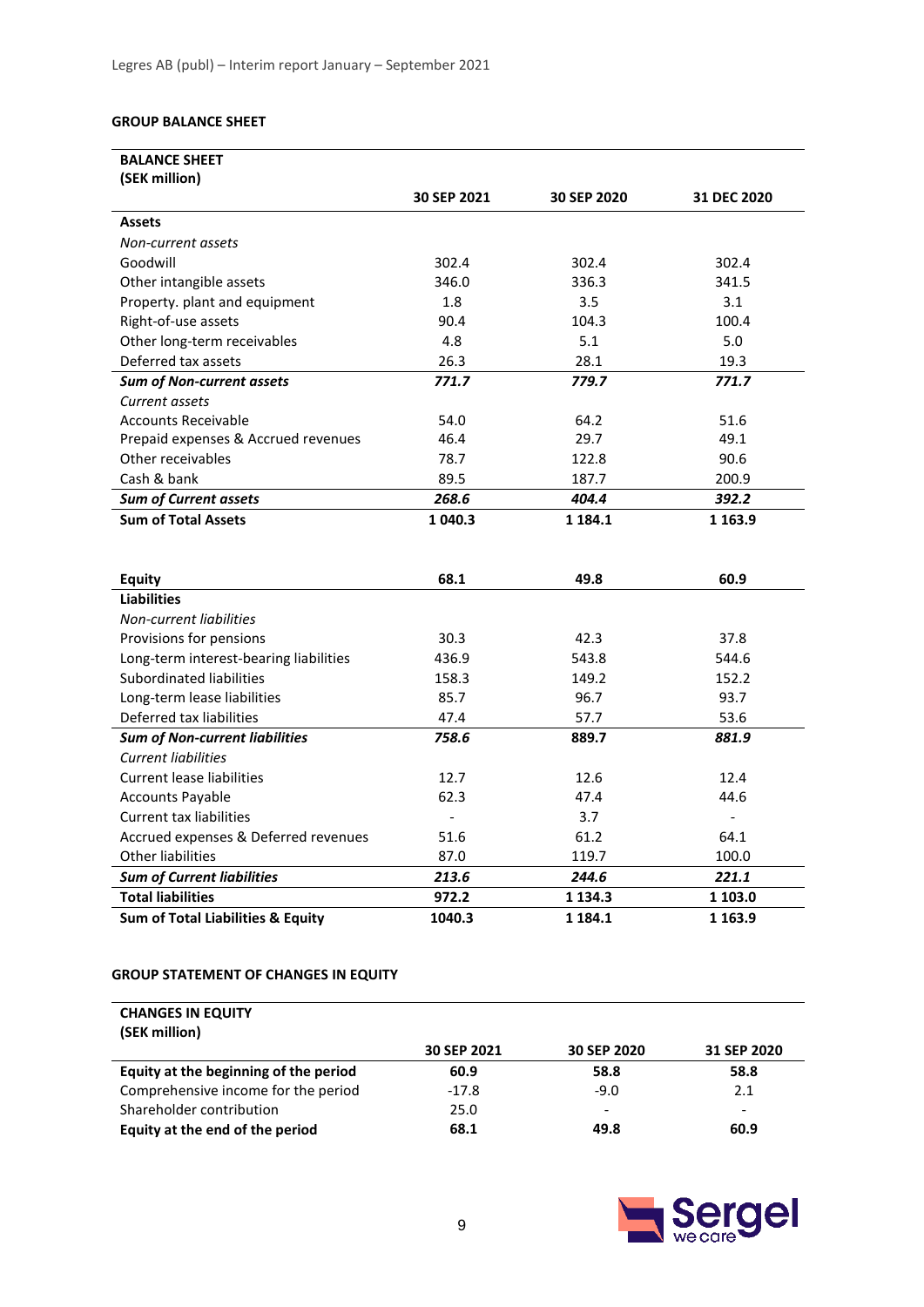# **GROUP CASH FLOW STATEMENT**

| <b>CASH FLOW</b>                                        | JULY-            | JULY-            | JANUARY-         | <b>JANUARY-</b>  |
|---------------------------------------------------------|------------------|------------------|------------------|------------------|
| (SEK million)                                           | <b>SEPTEMBER</b> | <b>SEPTEMBER</b> | <b>SEPTEMBER</b> | <b>SEPTEMBER</b> |
|                                                         | 2021             | 2020             | 2021             | 2020             |
| <b>Operating activities</b>                             |                  |                  |                  |                  |
| Result before tax                                       | $-15.9$          | 13.6             | $-37.6$          | 5.8              |
| Adjustments - items not included in the cash            | 24.9             | 19.3             | 48.2             | 52.8             |
| flow                                                    |                  |                  |                  |                  |
| -whereof depreciation                                   | 19.8             | 14.9             | 49.0             | 43.0             |
| -whereof capitalized and accrued interest               | 4.8              | 5.6              | $-0.4$           | 11.1             |
| -whereof re-evaluation of net pension                   | 0.3              | 0.2              | $-1.0$           | 0.5              |
| -whereof other                                          |                  | $-1.4$           | 0.6              | $-1.8$           |
| Taxes paid                                              | $-0.5$           | $-9.5$           | $-14.9$          | $-20.0$          |
| Cash flow from operating activities before              | 8.6              | 23.4             | $-4.3$           | 38.6             |
| change in working capital                               |                  |                  |                  |                  |
|                                                         |                  |                  |                  |                  |
| Other operating assets (incr- / decr+)                  | 75.5             | $-0.1$           | 23.9             | $-8.2$           |
| Other operating liabilities (incr- / decr+)             | $-70.7$          | $-2.3$           | $-13.1$          | 12.2             |
| Cash flow from operating activities                     | 13.4             | 21.0             | 6.6              | 42.6             |
|                                                         |                  |                  |                  |                  |
| <b>Investing activities</b>                             |                  |                  |                  |                  |
| Acquisition of intangible assets                        | $-5.1$           | $-9.8$           | $-37.6$          | $-24.8$          |
| Acquisition of tangible assets                          | $-1.6$           | $-0.1$           | $-2.1$           | $-6.4$           |
| Payment of pension liabilities                          |                  |                  | 0.2              | $-31.2$          |
| Cash flow from investing activities                     | $-6.7$           | $-9.9$           | $-39.5$          |                  |
|                                                         |                  |                  |                  |                  |
| <b>Financing activities</b><br>Shareholder contribution |                  |                  | 25.0             |                  |
|                                                         |                  |                  |                  |                  |
| Other borrowings                                        | $-0.7$           | $-6.1$           | 3.0<br>$-110.0$  | 6.3<br>$-12.6$   |
| Repayment of other loans                                | $-0.7$           | $-6.1$           |                  |                  |
| <b>Cash flow from Financing activities</b>              |                  |                  | $-82.0$          | $-6.3$           |
| Cash flow for the period                                | 6.0              | 5.0              | $-114.8$         | 5.1              |
| Cash and cash equivalents at the beginning              | 83.2             | 182.9            | 200.9            | 186.6            |
| of the period                                           |                  |                  |                  |                  |
| Exchange rate differences                               | 0.3              | $-0.2$           | 3.4              | $-4.0$           |
| Cash and cash equivalents at the end of the             | 89.5             | 187.7            | 89.5             | 187.7            |
| period                                                  |                  |                  |                  |                  |

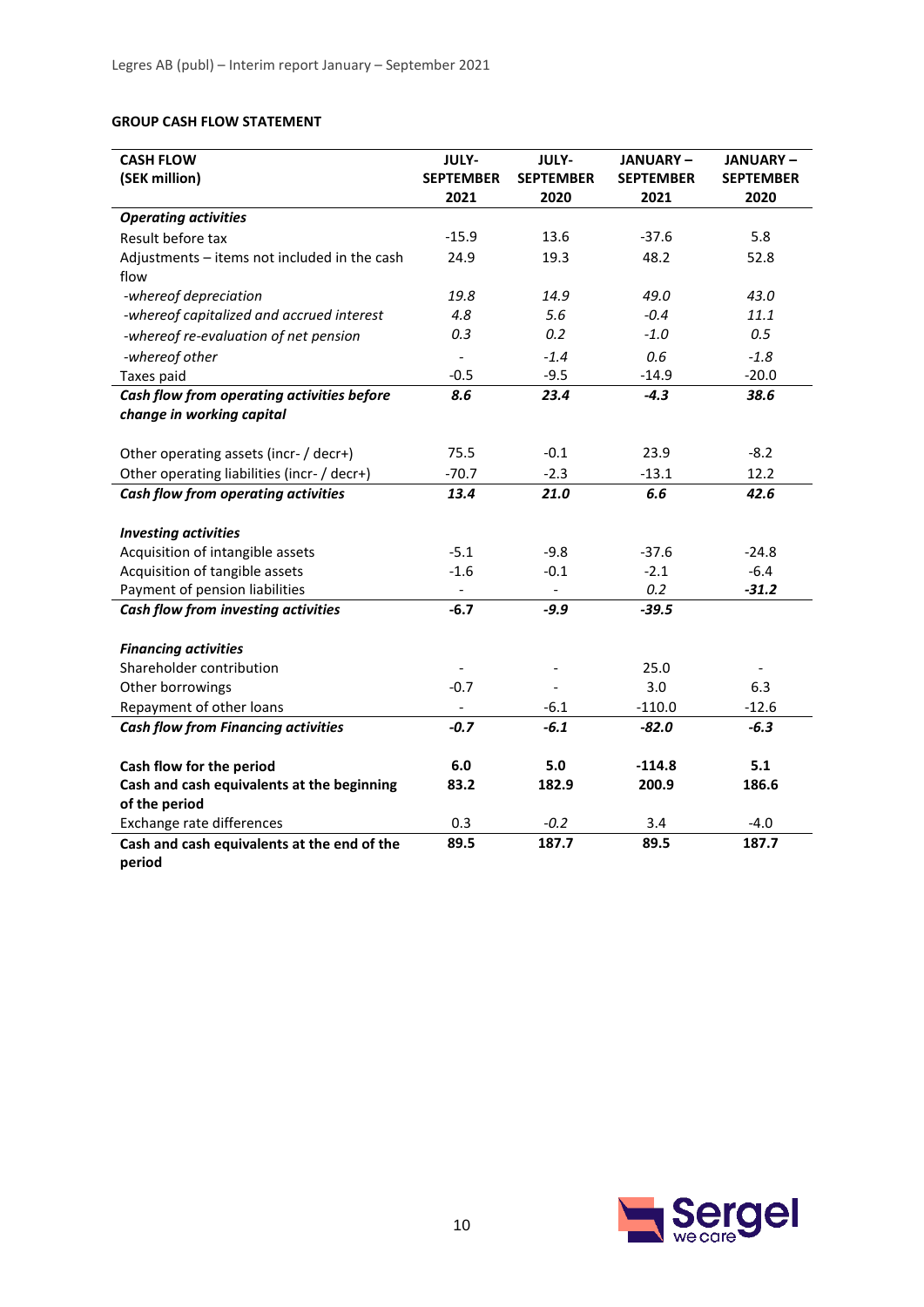# **PARENT COMPANY FINANCIAL STATEMENTS**

#### **PARENT COMPANY INCOME STATEMENT**

| <b>INCOME STATEMENT</b>     | JULY-            | <b>JULY-</b>     | <b>JANUARY-</b>          | <b>JANUARY-</b>          |
|-----------------------------|------------------|------------------|--------------------------|--------------------------|
| (SEK million)               | <b>SEPTEMBER</b> | <b>SEPTEMBER</b> | <b>SEPTEMBER</b>         | <b>SEPTEMBER</b>         |
|                             | 2021             | 2020             | 2021                     | 2020                     |
| Net sales                   | 20.2             | 17.0             | 56.2                     | 61.0                     |
| Production cost             |                  |                  | $\overline{\phantom{a}}$ | $\overline{\phantom{a}}$ |
| <b>Gross result</b>         | 20.2             | 17.0             | 56.2                     | 61.0                     |
|                             |                  |                  |                          |                          |
| Administrative expenses     | $-14.0$          | $-15.1$          | $-46.5$                  | $-40.6$                  |
| Depreciation                | $-6.9$           | $-2.2$           | $-11.2$                  | $-5.0$                   |
| <b>Operating result</b>     | $-0.7$           | $-0.3$           | $-1.5$                   | 15.4                     |
|                             |                  |                  |                          |                          |
| Financial net               | $-15.7$          | $-12.8$          | $-44.4$                  | $-39.1$                  |
| - whereof Secured bonds     | $-5.2$           | $-9.1$           | $-26.4$                  | $-28.8$                  |
| - whereof Shareholder loans | $-3.3$           | $-3.2$           | $-9.4$                   | $-8.7$                   |
| - whereof Dividends         |                  |                  |                          | $\overline{\phantom{a}}$ |
| - whereof Other             |                  | $-0.5$           |                          | $-1.6$                   |
| <b>Result before tax</b>    | $-16.4$          | $-13.1$          | $-46.0$                  | $-23.7$                  |
|                             |                  |                  |                          |                          |
| Appropriations              |                  |                  |                          |                          |
| Tax                         | 3.4              | 2.8              | 9.5                      | 5.1                      |
| <b>Net result</b>           | $-13.0$          | $-10.3$          | $-36.5$                  | $-18.6$                  |

#### **PARENT COMPANY STATEMENT OF COMPREHENSIVE INCOME**

| <b>COMPREHENSIVE INCOME</b><br>(SEK million) | <b>JULY-</b><br><b>SEPTEMBER</b><br>2021 | <b>JULY-</b><br><b>SEPTEMBER</b><br>2020 | <b>JANUARY –</b><br><b>SEPTEMBER</b><br>2021 | <b>JANUARY-</b><br><b>SEPTEMBER</b><br>2020 |
|----------------------------------------------|------------------------------------------|------------------------------------------|----------------------------------------------|---------------------------------------------|
| Net Result                                   | $-13.0$                                  | $-10.3$                                  | $-36.5$                                      | $-18.6$                                     |
| Comprehensive income for the<br>period       | $-13.0$                                  | $-10.3$                                  | $-36.5$                                      | $-18.6$                                     |

For the parent company. the third quarter resulted in a net result of SEK -13.0 million. which can be compared with SEK -10.3 million for the same quarter in 2020. The parent company does not conduct its own operations. the income consists mainly of dividends and any group contributions.

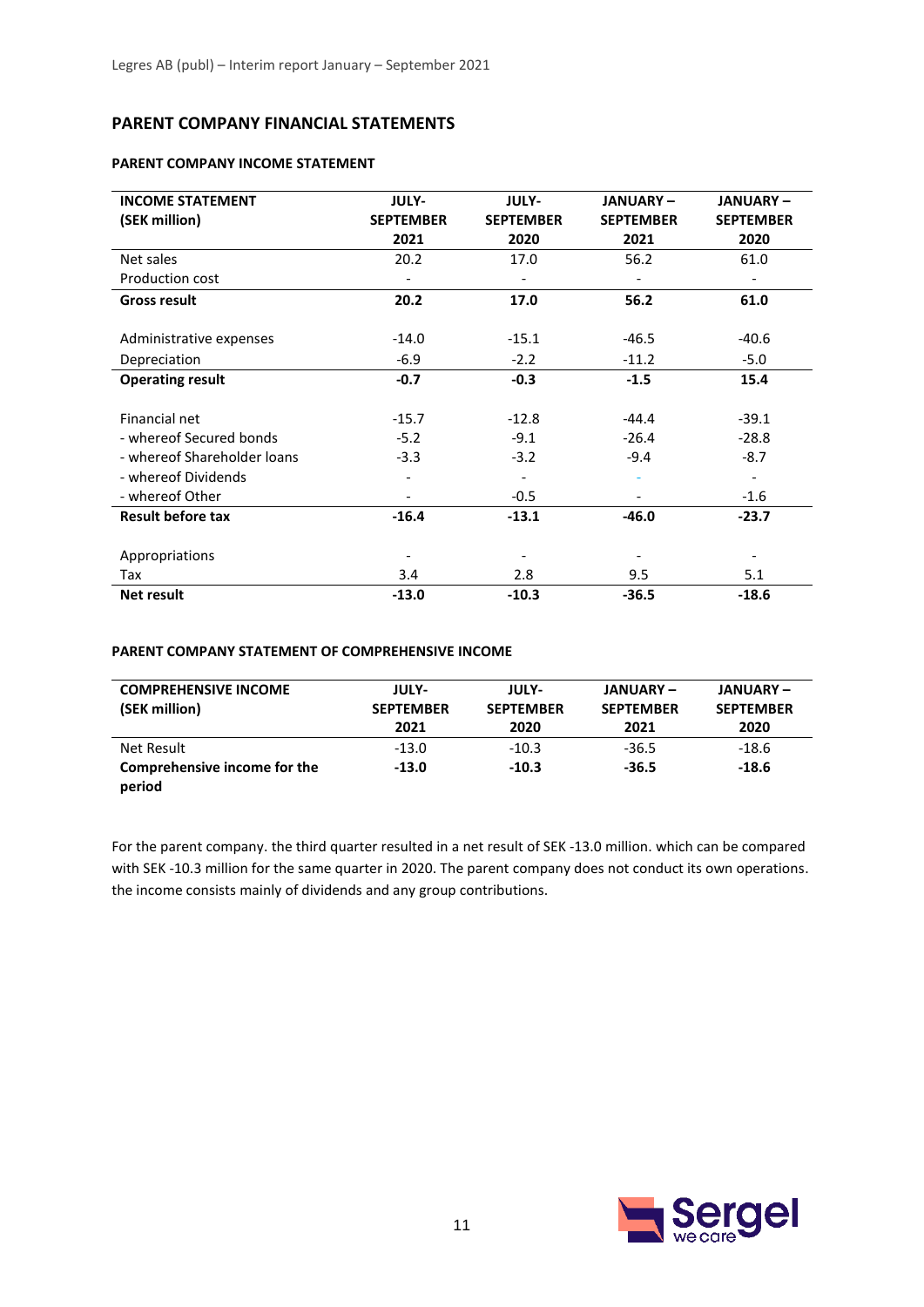#### **PARENT COMPANY BALANCE SHEET**

| <b>BALANCE SHEET</b>                         |             |             |             |
|----------------------------------------------|-------------|-------------|-------------|
| (SEK million)                                |             |             |             |
|                                              | 30 SEP 2021 | 30 SEP 2020 | 31 DEC 2020 |
| <b>Assets</b>                                |             |             |             |
| Non-current assets                           |             |             |             |
| Intangible assets                            | 121.5       | 80.3        | 95.6        |
| Shares in subsidiaries                       | 684.1       | 684.1       | 684.1       |
| Deferred tax assets                          | 20.4        | 19.1        | 11.0        |
| <b>Sum of Non-current assets</b>             | 826.1       | 783.5       | 790.7       |
| Current assets                               |             |             |             |
| Prepaid expenses & Accrued revenues          | 2.8         | 2.1         | 0.3         |
| Other receivables                            | 121.3       | 80.7        | 127.4       |
| Cash & bank                                  | 2.5         | 5.5         | 0.7         |
| <b>Sum of Current assets</b>                 | 126.5       | 88.3        | 128.4       |
| <b>Sum of Total Assets</b>                   | 952.6       | 871.8       | 919.1       |
|                                              |             |             |             |
|                                              |             |             |             |
| <b>Equity</b>                                | 57.7        | 42.6        | 69.2        |
| <b>Liabilities</b>                           |             |             |             |
| Non-current liabilities                      |             |             |             |
| Long-term interest-bearing liabilities       | 436.9       | 543.8       | 544.6       |
| Subordinated liabilities                     | 267.5       | 233.6       | 235.6       |
| <b>Sum of Non-current liabilities</b>        | 704.4       | 777.4       | 780.2       |
| <b>Current liabilities</b>                   |             |             |             |
| Accrued expenses & deferred revenues         | 19.3        | 17.6        | 14.8        |
| <b>Other liabilities</b>                     | 171.1       | 34.2        | 54.9        |
| <b>Sum of Current liabilities</b>            | 190.5       | 51.8        | 69.7        |
| <b>Total liabilities</b>                     | 894.9       | 829.2       | 849.9       |
| <b>Sum of Total Liabilities &amp; Equity</b> | 952.6       | 871.8       | 919.1       |

# **PARENT COMPANY STATEMENT OF CHANGES IN EQUITY**

| <b>CHANGES IN EQUITY</b>              |             |             |             |
|---------------------------------------|-------------|-------------|-------------|
| (SEK million)                         |             |             |             |
|                                       | 30 SEP 2021 | 30 SEP 2020 | 31 DEC 2020 |
| Equity at the beginning of the period | 69.2        | 61.2        | 61.2        |
| Comprehensive income for the period   | $-36.5$     | $-18.6$     | 8.0         |
| Shareholder contribution              | 25.0        | -           |             |
| Equity at the end of the period       | 57.7        | 42.6        | 69.2        |

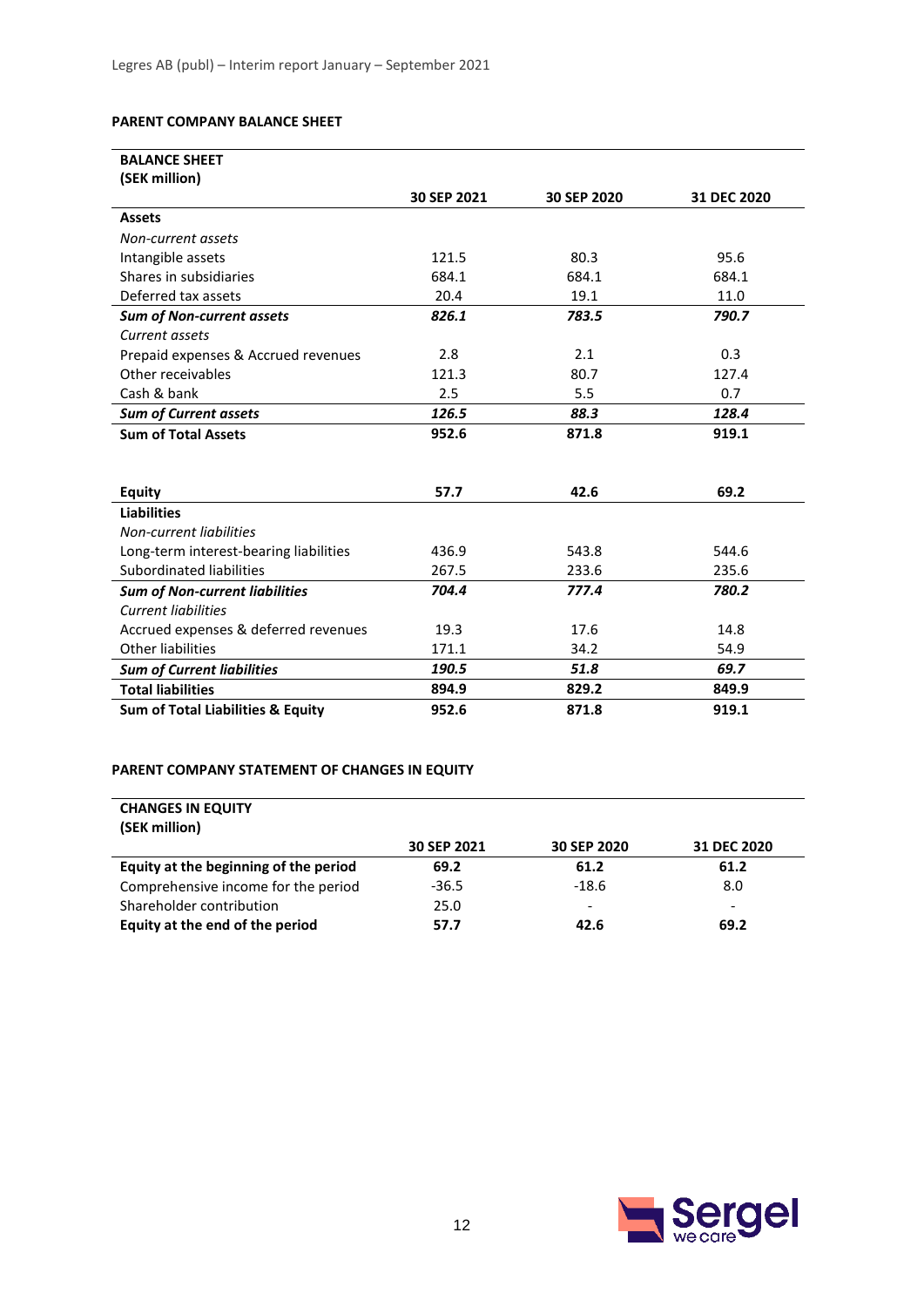# **NOTES**

#### **NOTE 1 General information**

Legres AB (publ) is a Swedish public limited liability company operating under the laws of Sweden with corporate ID no. 559085-4773. The registered office of the company is Box 26134. 100 41 Stockholm and the company's headquarters are located at Adolf Fredriks Kyrkogata 8. 111 37 Stockholm with telephone number 010-495 10 00.

The objective of the company is to serve as parent company for a group of companies delivering services within the areas of credit scoring. accounts receivable. debt collections and payment- and message services in the Nordic countries.

Legres AB (Publ) is a fully owned subsidiary of Legres Holding AB. corporate ID no. 559093-6596. located in Stockholm. Legres Holding AB is in turn a fully owned subsidiary of Zostera AB (formerly Marginalen Group AB). corporate ID no. 556587-0242. also located in Stockholm.

#### **NOTE 2 Accounting Principles**

This interim report has been prepared in accordance with the Annual Accounts Act and IAS 34 Interim Financial Reporting for the Group and in accordance with Chapter 9 of the Annual Accounts Act for the Parent Company. The Group applies IFRS as adopted by the EU. The parent company applies RFR 2 Accounting for legal entities.

The group applies the same accounting principles as stated in the annual report for 2020.

#### **NOTE 3 Risks**

The group annual report describes the risks per 31 December 2020 and contains sensitivity analyses. It is the view of the group that the risks have not changed in any material way during 2021.

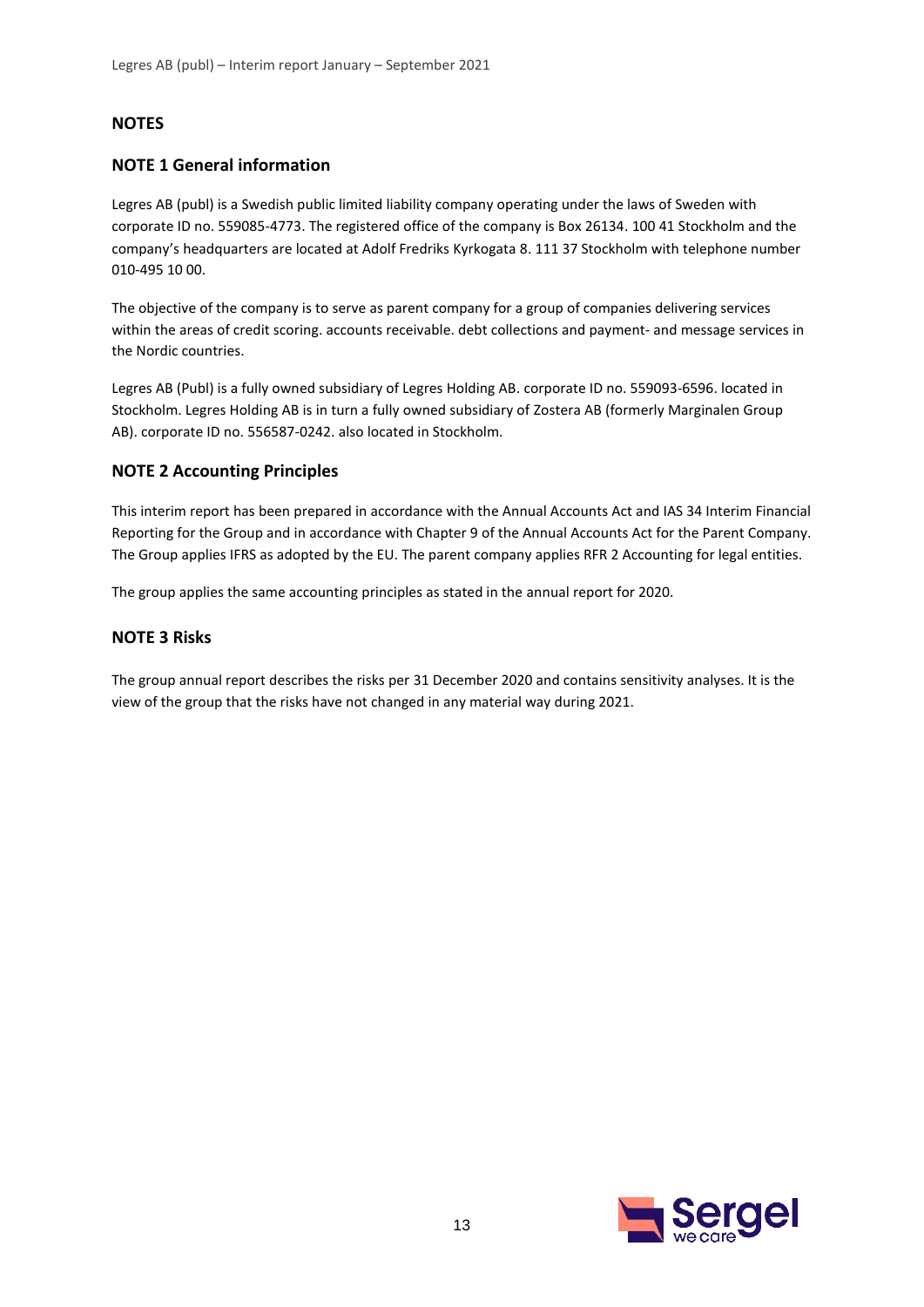# **NOTE 4 Segment Information**

#### **GROUP SEGMENT INFORMATION IN SUMMARY**

| <b>NET SALES FROM EXTERNAL</b><br><b>CLIENTS BY REGION</b><br>(SEK million) | <b>JULY-</b><br><b>SEPTEMBER</b><br>2021 | <b>JULY-</b><br><b>SEPTEMBER</b><br>2020 | <b>JANUARY –</b><br><b>SEPTEMBER</b><br>2021 | <b>JANUARY-</b><br><b>SEPTEMBER</b><br>2020 |
|-----------------------------------------------------------------------------|------------------------------------------|------------------------------------------|----------------------------------------------|---------------------------------------------|
| Sweden                                                                      | 103.1                                    | 102.8                                    | 319.0                                        | 297.8                                       |
| Norway                                                                      | 21.7                                     | 31.7                                     | 69.7                                         | 100.8                                       |
| Finland                                                                     | 27.4                                     | 34.5                                     | 77.9                                         | 100.0                                       |
| Denmark                                                                     | 13.6                                     | 16.6                                     | 44.9                                         | 48.5                                        |
| <b>Total Net Sales from external</b><br>clients by region                   | 165.9                                    | 185.6                                    | 511.5                                        | 547.1                                       |

| NET SALES DIVIDED BY SERVICE         | <b>JULY-</b><br><b>SEPTEMBER</b> | <b>JULY-</b><br><b>SEPTEMBER</b> | <b>JANUARY –</b><br><b>SEPTEMBER</b> | <b>JANUARY-</b><br><b>SEPTEMBER</b> |
|--------------------------------------|----------------------------------|----------------------------------|--------------------------------------|-------------------------------------|
| (SEK million)                        | 2021                             | 2020                             | 2021                                 | 2020                                |
| Debt Collection                      | 110.1                            | 118.9                            | 346.1                                | 340.9                               |
| Payment- and message services        | 41.9                             | 25.3                             | 120.8                                | 77.9                                |
| Accounts Receivable                  | 2.9                              | 28.8                             | 10.1                                 | 91.7                                |
| <b>Credit Decision</b>               | 11.0                             | 12.6                             | 34.5                                 | 36.6                                |
| <b>Total Net Sales from external</b> | 165.9                            | 185.6                            | 511.5                                | 547.1                               |
| clients by region                    |                                  |                                  |                                      |                                     |

All revenue is recognized at a specific point in time.

| <b>OPERATING RESULT</b>      | <b>JULY-</b>     | <b>JULY-</b>     | <b>JANUARY-</b>  | <b>JANUARY-</b>  |
|------------------------------|------------------|------------------|------------------|------------------|
| (SEK million)                | <b>SEPTEMBER</b> | <b>SEPTEMBER</b> | <b>SEPTEMBER</b> | <b>SEPTEMBER</b> |
|                              | 2021             | 2020             | 2021             | 2020             |
| Sweden                       | 2.8              | 14.8             | 4.8              | 20.0             |
| Norway                       | 2.1              | 6.5              | 10.9             | 23.5             |
| Finland                      | 0.6              | 10.9             | 6.1              | 22.0             |
| Denmark                      | 2.9              | 2.9              | 10.3             | 5.7              |
| Group items and eliminations | $-7.7$           | $-7.2$           | $-22.1$          | $-22.4$          |
| <b>Operating result</b>      | 0.7              | 27.9             | 10.0             | 48.8             |
| Financial net                | $-16.6$          | $-14.3$          | $-47.6$          | $-43.0$          |
| Tax                          | 3.1              | $-2.9$           | 7.6              | $-1.7$           |
| <b>Net Result</b>            | $-12.8$          | 10.7             | $-29.9$          | 4.1              |

#### **NOTE 5 Related Party transactions**

Legres AB (publ) has received Shareholder Loan from Legres Holding AB which as of the balance sheet date amounts to SEK 161.6 million in connection with the acquisition of Sergel Companies. The interest on the subordinated loan is set to 8.00% and is capitalized until full redemption of the Bonds.

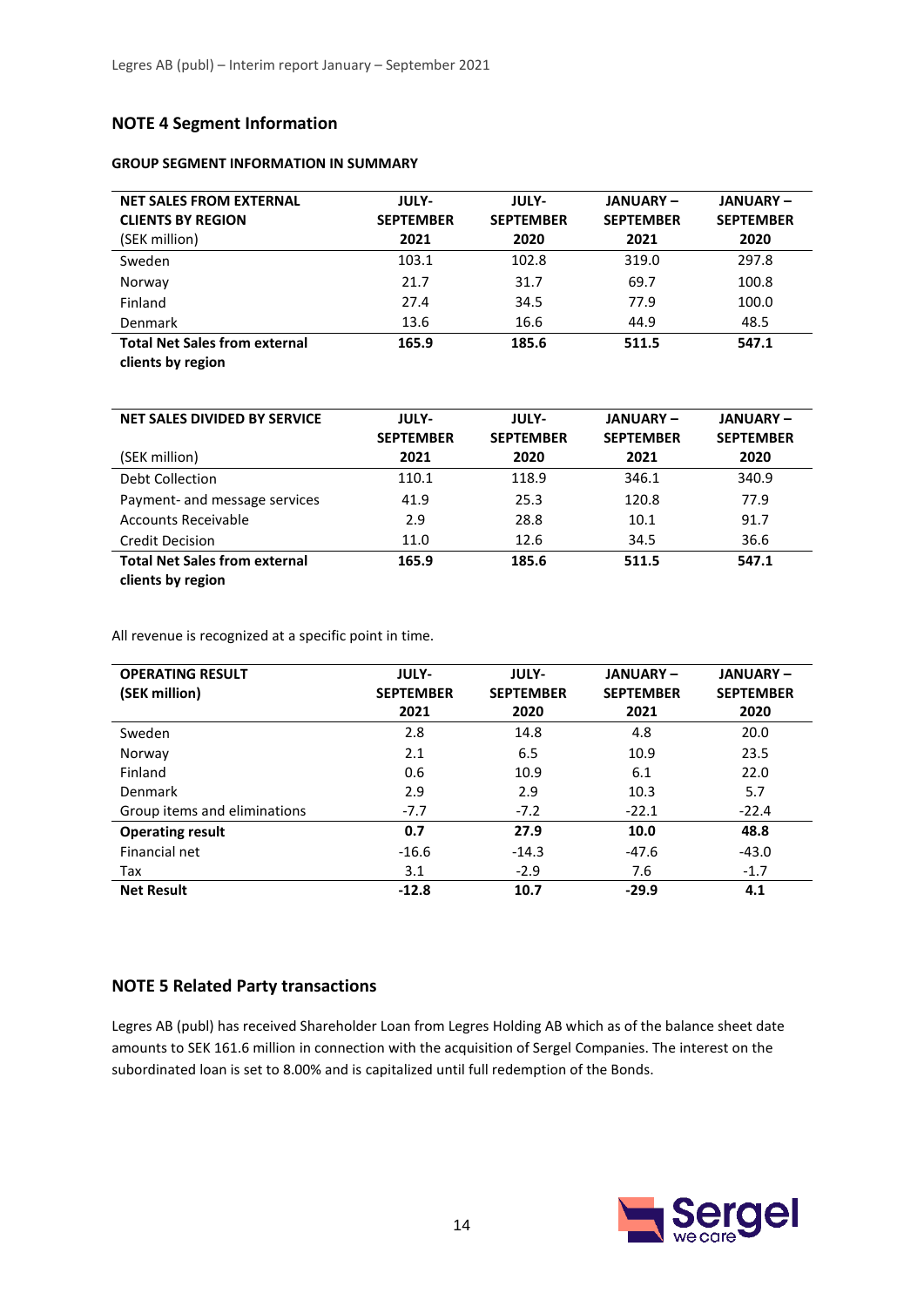# **NOTE 6 Classification of Financial Assets and Liabilities**

#### **IFRS 9**

| <b>Classification</b>                  | Fair value via | <b>Amortized</b> | Fair value via | Total |
|----------------------------------------|----------------|------------------|----------------|-------|
| (SEK million)                          | P&L            | cost via P&L     | OCI            |       |
| 2021-09-30                             |                |                  |                |       |
| <b>Financial assets</b>                |                |                  |                |       |
| Other long-term receivables            |                | 4.8              |                | 4.8   |
| <b>Accounts Receivable</b>             |                | 54.0             |                | 54.0  |
| Other receivables                      |                | 78.7             |                | 78.7  |
| Prepaid expenses & accrued revenues    |                | 46.4             |                | 46.4  |
| Cash & bank                            |                | 89.5             |                | 89.5  |
| Total                                  |                | 273.4            |                | 273.4 |
| <b>Financial liabilities</b>           |                |                  |                |       |
| Long-term interest-bearing liabilities |                | 436.9            |                | 436.9 |
| Subordinated debt                      |                | 158.3            |                | 158.3 |
| Lease liabilities                      |                | 98.4             |                | 98.4  |
| <b>Accounts Payable</b>                |                | 62.3             |                | 62.3  |
| Other current liabilities              |                | 87.0             |                | 87.0  |
| Accrued expenses & deferred revenues   |                | 51.6             |                | 51.6  |
| Total                                  |                | 894.5            |                | 894.5 |

#### **IFRS 9**

| <b>Classification</b>                  | <b>Fair value</b> | Amortized    | <b>Fair value</b> | <b>Total</b> |
|----------------------------------------|-------------------|--------------|-------------------|--------------|
| (SEK million)                          | via P&L           | cost via P&L | via OCI           |              |
| 2020-09-30                             |                   |              |                   |              |
| <b>Financial assets</b>                |                   |              |                   |              |
| Other long-term receivables            |                   | 5.1          |                   | 5.1          |
| Accounts Receivable                    |                   | 64.2         |                   | 64.2         |
| Other receivables                      |                   | 29.7         |                   | 29.7         |
| Prepaid expenses & accrued revenues    |                   | 122.8        |                   | 122.8        |
| Cash & bank                            |                   | 187.7        |                   | 187.7        |
| Total                                  |                   | 409.5        |                   | 409.5        |
| <b>Financial liabilities</b>           |                   |              |                   |              |
| Long-term interest-bearing liabilities |                   | 543.8        |                   | 543.8        |
| Subordinated debt                      |                   | 149.2        |                   | 149.2        |
| Lease liabilities                      |                   | 109.3        |                   | 109.3        |
| <b>Accounts Payable</b>                |                   | 47.4         |                   | 47.4         |
| Other current liabilities              |                   | 61.2         |                   | 61.2         |
| Accrued expenses & deferred revenues   |                   | 119.7        |                   | 119.7        |
| Total                                  |                   | 1030.6       |                   | 1030.6       |